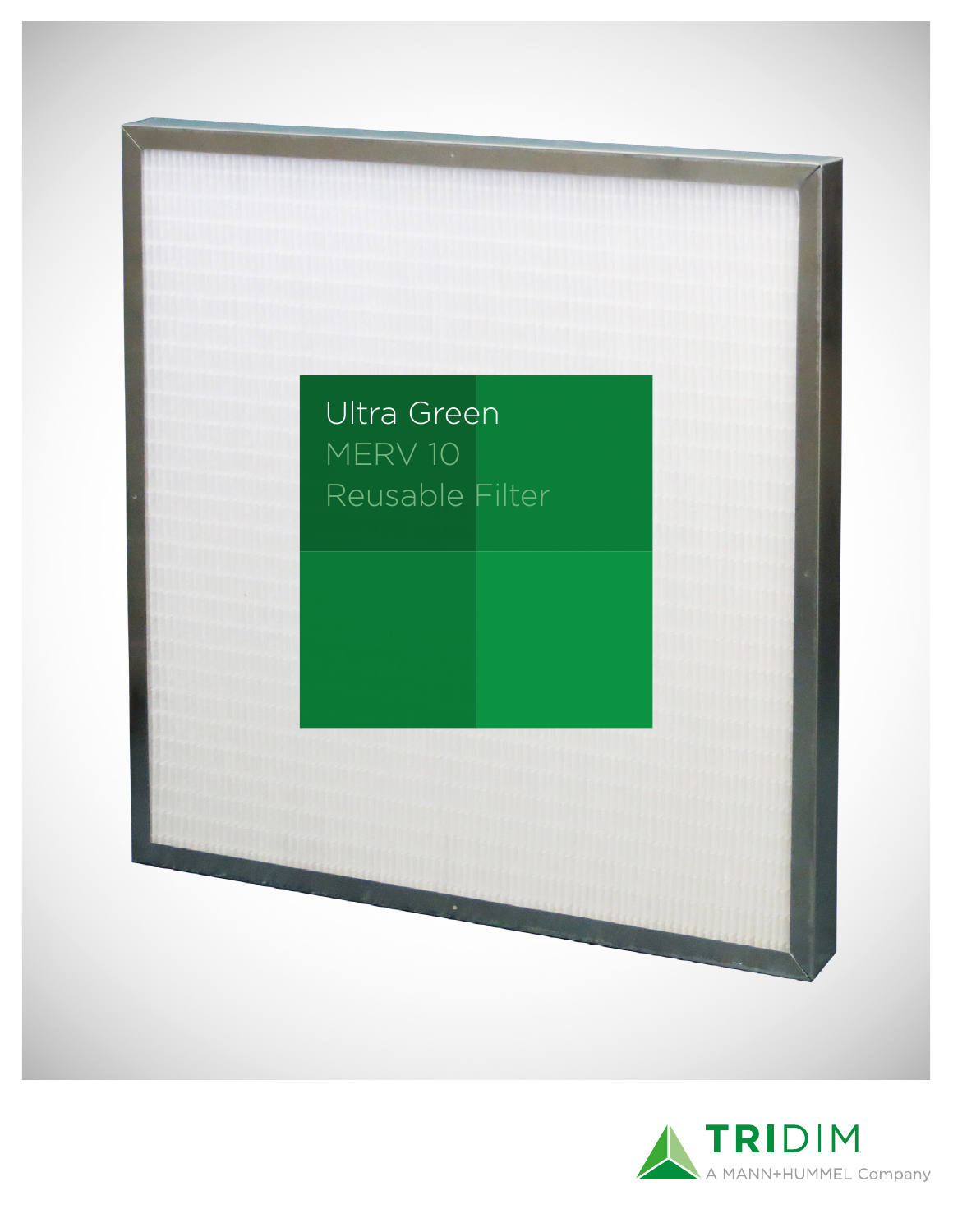# Ultra Green Cleanable, High Efficiency



Restoring Ultra Green to a pristine condition is a simple process.

#### **MEDIA**

The unique nanofiber Ultra Green media offers high efficiency, low resistance, and can be used for up to two years with proper cleaning—setting the sustainability benchmark upon which all filters will be measured.

### **EFFICIENCY**

Ultra Green provides MERV 10 efficiency (per ASHRAE 52.2), and repeated testing has verified that it will maintain this minimum efficiency throughout it's life—even after multiple cleaning cycles.

#### **RESISTANCE TO AIR FLOW**

Cleaned vs. Dirty Filter



Cleanroom technology is now available for retail and commercial applications!

#### **LOW RESISTANCE**

Ultra Green features a low, energy-saving resistance of only 0.21 "WG at 2000 CFM—significantly (up to 32%) lower than filters with similar efficiency ratings. Cleaning the Ultra Green according to the instructions will restore the filter to an almost pristine condition, with the resistance returning near to that of a new filter—as demonstrated in the chart below left.

### **CLEANABLE**

The media can be restored by cleaning and reusing for up to two years if maintained by means of the suggested cleaning protocol. As you can see from the photo above the media can be easily restored into near-pristine condition using the recommended cleaning system.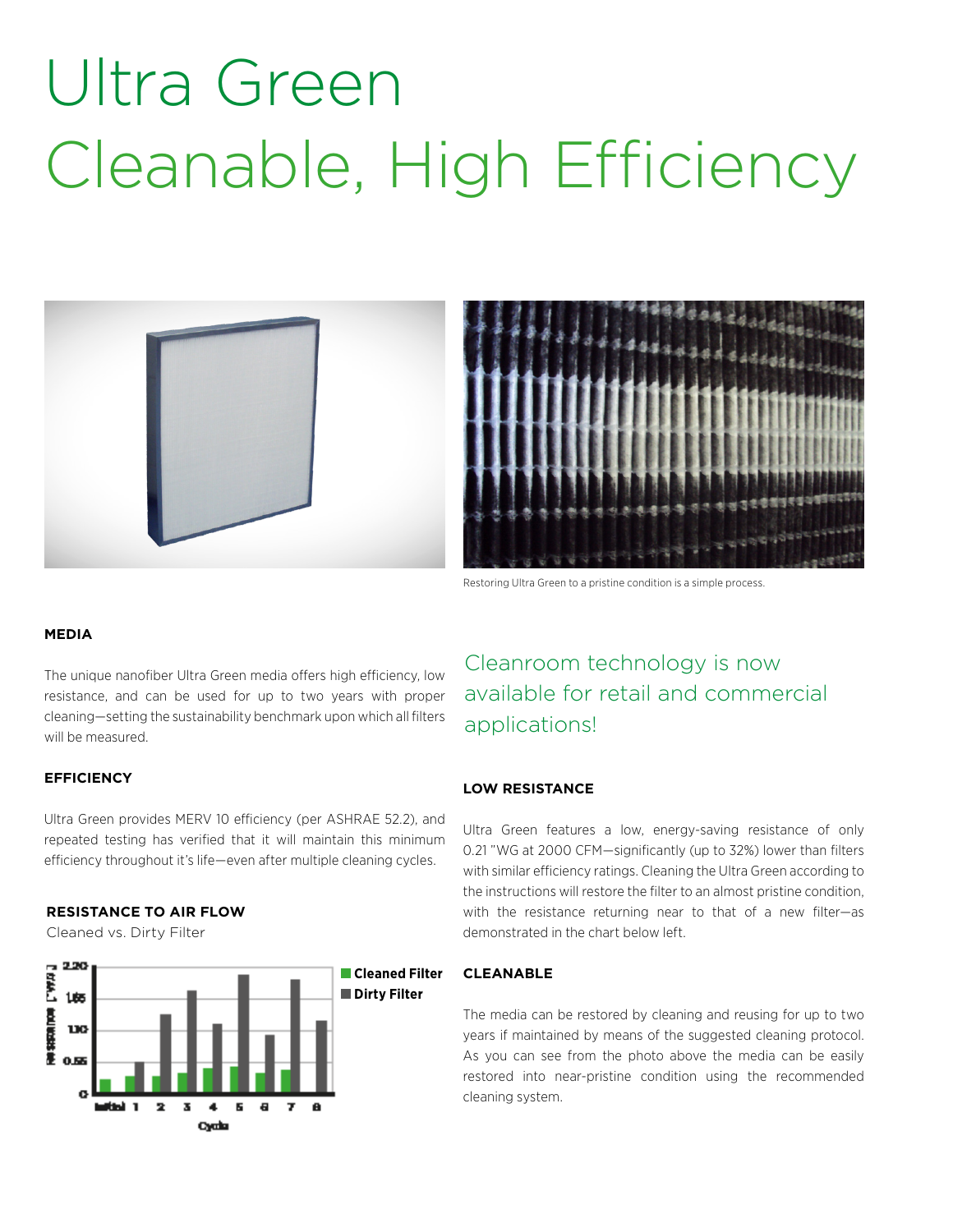# Ultra Green Economical, ecological

| AH<br><b>ES40</b><br>PLOW                      | $24\times24\times2$<br>nature from large in large in 190<br>the price is his 27 years in Arthur 1      | <b>TRI-PLEAT</b> |
|------------------------------------------------|--------------------------------------------------------------------------------------------------------|------------------|
| AH <sub>1</sub><br><b>ES 40</b><br><b>FLOW</b> | 24×24×2<br>Arrest has the within a re-<br>den since a let all am in a should                           | <b>TRI-PLEAT</b> |
| A4<br><b>ES 40</b><br>FLOW                     | $24\times24\times2$<br>Artist fine liver a long a bit<br>this close a bit 27 pe is a silver            | TRI-PLEAT        |
| AM<br><b>ES40</b><br><b>FLOW</b>               | 24×24×2<br>striking mine king of Albert wider<br>give prices in the off time is at whose               | TRI-PLEAT        |
| A-M<br><b>ES 40</b><br><b>FLOW</b>             | $24\times24\times2$<br>Artist Roy 22m's 2700' (100)<br>the stude is \$6.00 per trip wheel.             | $ P$ $HA$        |
| A4<br><b>ES 40</b><br><b>PLOW</b>              | $24\times24\times2$<br>Annual Rice (1706) is arrived for<br>constructs in the for any or in this band. |                  |
| A.P<br><b>ES40</b><br><b>PLOW</b>              | $24\times24\times2$<br>Artist Box Sills is kild in H.<br>providing a lot of my is distingly            | ٠                |
| <b>AP</b><br><b>ES 40</b><br><b>PLOW</b>       | $24 \times 24 \times 2$<br>America (Fe's 109's) P<br>tell company in the set year in at this lead      | ı.               |

# **REDUCED LANDFILL**

The fact that you do not have to purchase filters for two years equates to a reduction of over 87% of waste to the local landfills—not to mention freight, procurement cost, storage and labor savings. Saving money and helping the environment—you get the best of both worlds.

# **IMPROVED ENERGY EFFICIENCY**

By switching from a MERV 7 pleated filter to the Ultra Green you will remove almost 33 pounds of additional dirt from your HVAC system (for a 50,000 system using data provide by the U.S. Government and ASHRAE). That is 33 pounds of dirt that will pass through the filter bank and onto the inside of the HVAC system.

A large portion of this dirt will end up on your coils, where even a small amount of build-up can have a huge impact on energy. Research has found that just 0.006" of dirt can reduce heat transfer by 16%, with dirty coils using as much as 37% more energy than clean coils.

This is real energy savings not the hypothetical-type savings touted by so many companies.

Let's convert these percentages into dollars so we can see the potential savings. Using data from a study by an electric utility, a reduction of 193 kWh per ton of HVAC was documented in a large retail store by having clean coils. Using a price of \$0.10 per kWh, the savings potential equals \$9,650 per year for 100 Ultra Green filters—or almost \$100 per filter.

# **LESS CHEMICAL WASTE**

There are even more savings realized by eliminating coil cleanings. This helps the environment by reducing chemicals and dirty water from the waste treatment system.

This also translates into a reduced carbon footprint, using the same data from the electric utility and a conversion factor provided by the EPA, clean coils equal a reduction of 0.68 tons per year of CO<sub>2</sub> per 24 x 24 x 2" filter. If we look at reduced transportation, reduced waste to landfill and the energy savings from cleaner coils, that could equal a reduction of over 130 tons of CO2 per order of 100 filters. That equals the amount of carbon sequestered annually by 113 acres of forest land.



# **POTENTIAL CO2 REDUCTION PER ORDER**

100 filters, from MERV 7 to Ultra Green

| Action                               | Saving      |
|--------------------------------------|-------------|
| Reduced transportation               | $0.19$ tons |
| Fewer filters to landfill            | $0.95$ tons |
| Cleaner coils                        | 136.16 tons |
| <b>Total reduction</b>               | 137.30 tons |
| CO <sub>2</sub> reduction per filter | $1.37$ tons |